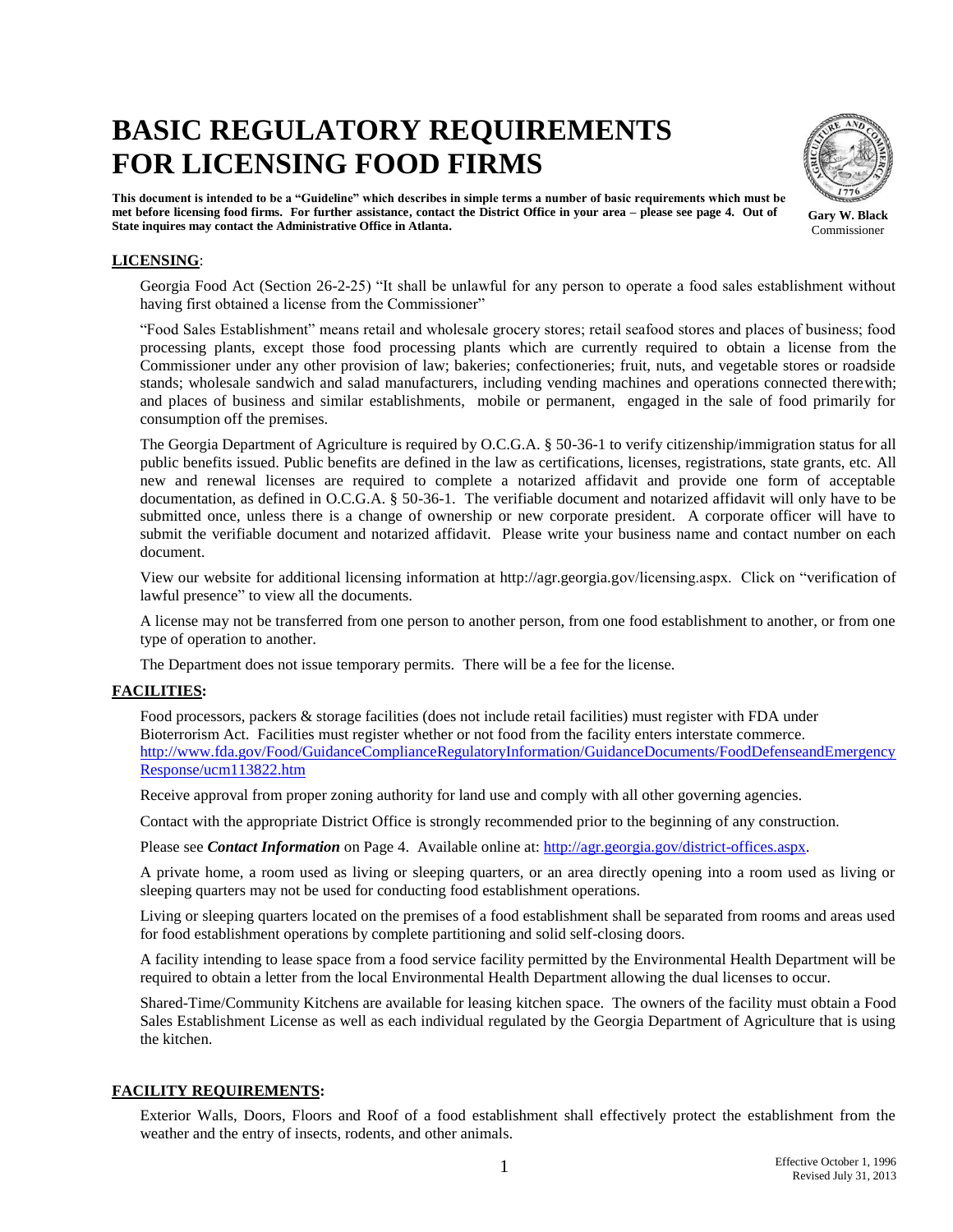Materials for indoor floor, wall, and ceiling surfaces under conditions of normal use shall be smooth, durable and easily cleanable for areas where food establishment operations are conducted.

Attachments to walls and ceilings such as light fixtures, mechanical room ventilation system components, vent covers, wall mounted fans, decorative items, and other attachments shall be easily cleanable.

#### **PEST CONTROL:**

Adequate measures shall be in place to preclude contamination by insects, rodents, and other pests: within the physical facility and it contents; and on the contiguous land or property.

#### **SINKS:**

Sink requirement is determined by the type of food operation.

#### **WAREWASHING:**

Except as specified below, a sink with at least **3 compartments** shall be provided for manually washing, rinsing, and sanitizing equipment and utensils.

A **2-compartment** sink may be used only if:

- 1. Its use is approved by the Department; and
- 2. The nature of warewashing is limited to batch operations.

Sink compartments shall be large enough to accommodate immersion of the largest equipment and utensils.

#### **HANDWASHING:**

At least one handwash sink shall be located in or immediately adjacent to toilets rooms. Additionally, handwashing facilities shall be installed to permit the convenient use by all employees in food preparation and warewashing areas.

#### **SERVICE (MOP SINK):**

At least 1 service sink or 1 curbed cleaning facility equipped with a floor drain shall be provided and conveniently located.

#### **TOILETS AND URINALS:**

At least 1 toilet and not fewer than the number of toilets as may be required by other laws shall be provided.

#### **WATER:**

Water shall be obtained from an approved public or private source.

All sinks shall be plumbed with hot and cold running water under pressure. The hand washing sink can accomplish the accurate temperature through a mixing valve or combination faucet.

The water source and system shall be of sufficient capacity and pressure to meet the water demands of food establishment.

Hot water generation and distribution systems shall be sufficient to meet the peak hot water demands throughout the food establishment.

## **PLUMBING:**

A plumbing system shall be designed, constructed and installed according to local code.

Floor drains may be required under some conditions and shall be installed as regulations and local codes require.

A plumbing system and hoses conveying water shall be constructed and repaired with approved materials.

#### **SEWAGE:**

Sewage shall be disposed through an approved public or individual disposal system.

County or municipal sewer system evaluation may be required to approve a grease trap, or to allow an exemption.

#### **OUTSIDE PREMISES:**

The premises shall be free of excessive vegetative growth and debris.

The outdoor walking and driving areas shall be surfaced with materials that minimize dust, facilitate maintenance,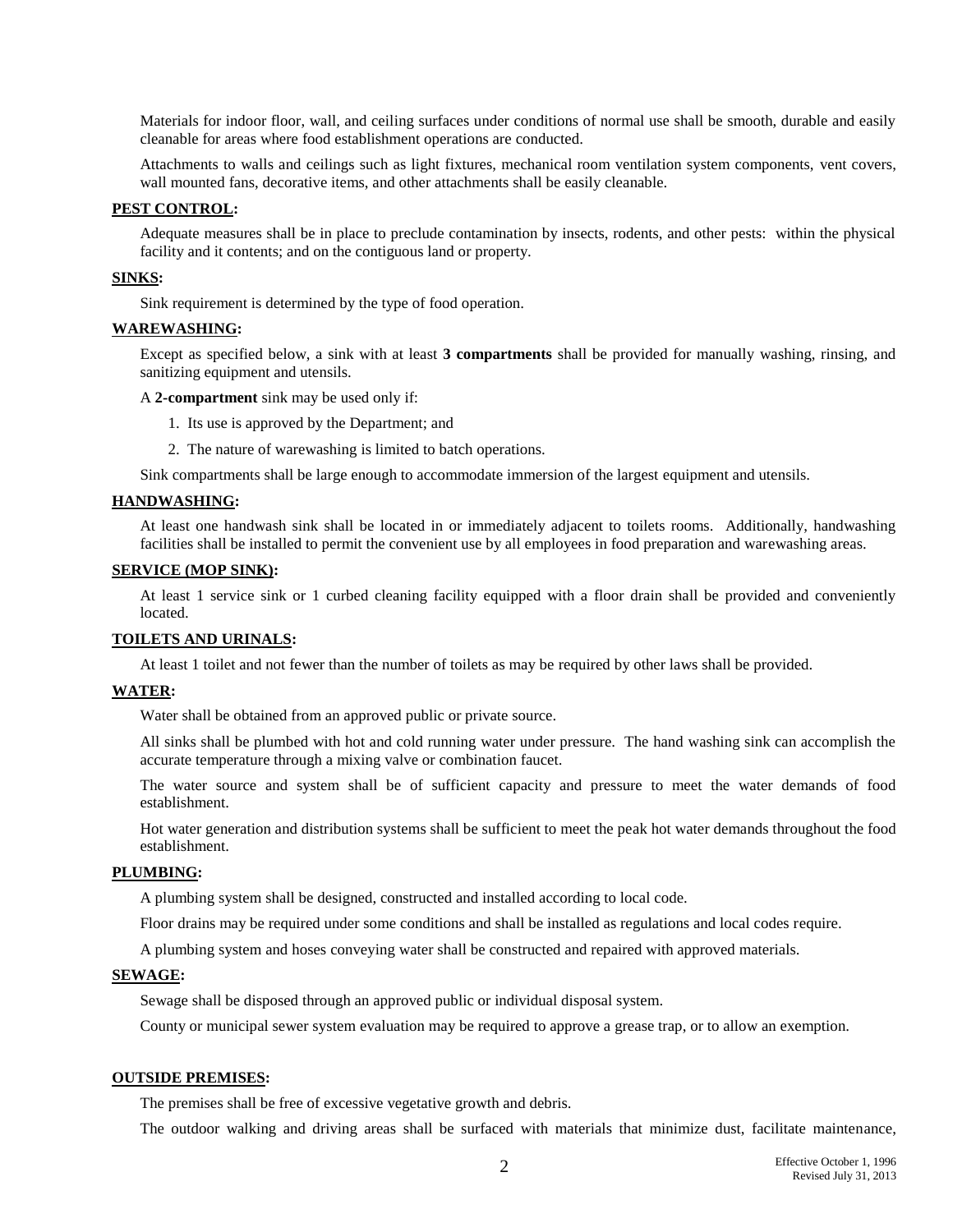prevent muddy conditions, and shall be graded to drain.

Exterior surfaces of establishment buildings and associated structures shall be of weather-resistant materials.

## **REFRIGERATION:**

Equipment for cooling and heating food and holding hot and cold food shall be sufficient in number and capacity to provide proper food temperatures: a maximum of  $40^{\circ}$  F for Cold Foods and a minimum of 135 $^{\circ}$  F for Hot Foods.

## **FOOD:**

Food shall be of sound condition and safe for human consumption and shall be obtained from sources that comply with applicable laws relating to food safety.

Food prepared in a private home may not be used or offered for human consumption in a food sales establishment, neither shall rooms used to store or offer food for sale, be used as living quarters.

## **LABELS:**

Prior to the manufacture of products, all packed product labels are subject to review by the Department as administrative procedures enjoin. Basic label requirement for food products include:

- 1) The name and address including the Zip Code of manufacturer, packer or distributor.
- 2) The Net Contents in definite units (Refer to 40-15-3-.08)
	- a) If liquid, in liquid measure
	- b) If solid in terms of weight
	- c) If a mixture (solid and Liquid) in terms of weight
	- d) The declaration of contents of a package must be listed on the label and shall appear on the bottom 30 % of the principal display panel.
- 3) Metric declaration must be listed on label of food products. For example: Net Wt.16 oz (454 g.); Net. 16 Fl. Oz. (473 ml.)

- 4) The common name of the product.
- 5) A list of ingredients (with sub-ingredients), the common name of each ingredient and in order of predominance by weight.
- 6) Under certain conditions, the following are necessary:
	- a) Dietary properties, if claimed
	- b) If used, artificial ingredients must be so labeled
	- c) Preservatives identified in the Ingredient's Statement
	- d) Clearly indicated in event anything is **Imitation**
	- e) NLEA Requirements
	- f) Allergen Declaration after the Ingredient's Statement
- 7) A product code shall be applied to all packaged foods by the food manufacturer or processor at the time of packaging, which indicates information that would be useful in tracing the product back to the production date, location, and like information.

Labels submitted for review by the Atlanta Office should first be critiqued by responsible sanitarian and/or supervisor using label review policy (Memorandum No. 96-4) and deficiencies addressed with management and corrected prior to submission.

The FDA has a guidance document for food labeling, in multiple languages, which can be viewed and downloaded at: [http://www.fda.gov/Food/GuidanceComplianceRegulatoryInformation/GuidanceDocuments/FoodLabelingNutrition/Foo](http://www.fda.gov/Food/GuidanceComplianceRegulatoryInformation/GuidanceDocuments/FoodLabelingNutrition/FoodLabelingGuide/default.htm) [dLabelingGuide/default.htm](http://www.fda.gov/Food/GuidanceComplianceRegulatoryInformation/GuidanceDocuments/FoodLabelingNutrition/FoodLabelingGuide/default.htm)

#### **INSPECTION:**

Inspections shall be conducted as often as the Department deems necessary to insure compliance with these regulations and at a minimum established by Departmental directives.